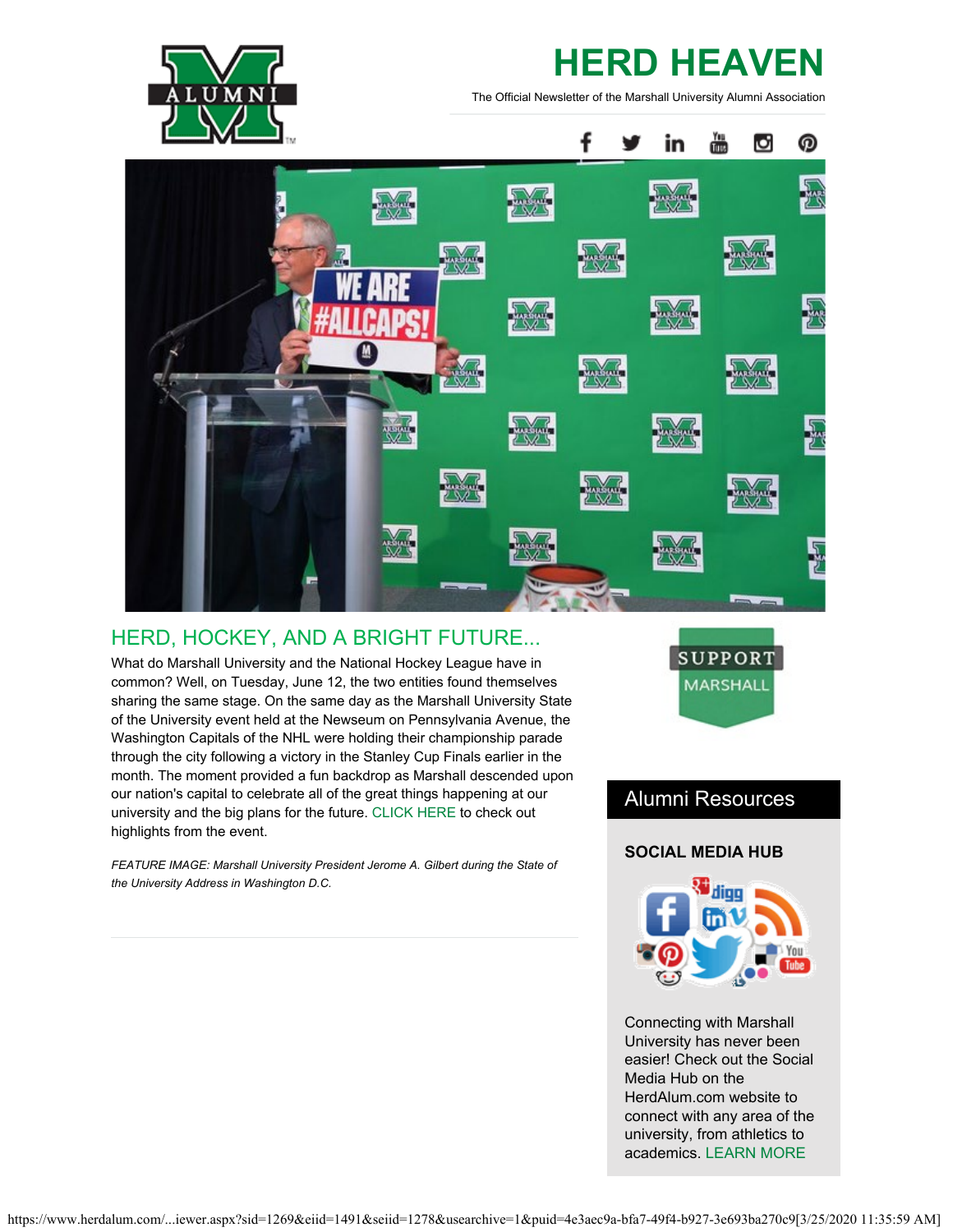

## **UNIVERSITY BREAKS GROUND FOR NEW SCHOOL OF PHARMACY AND GRADUATE HOUSING**

In a ceremonial groundbreaking on Monday, June 18, Marshall University marked the official start of construction on its new \$56 million school of pharmacy academic building and graduate student housing complex on the Fairfield Campus of the Marshall University Joan C. Edwards School of Medicine.

#### [READ MORE...](https://www.marshall.edu/ucomm/2018/06/18/university-breaks-ground-for-new-school-of-pharmacy-and-graduate-housing/)

## Alumni News



#### **#HERDHOMECOMING**

In case you missed it, Homecoming 2018 has been set for Saturday, October 20 versus the Owls of Florida Atlantic University. A full schedule of activities, theme, and more are currently in the works, so check back with HerdAlum.com for the latest on #HerdHomecoming2018



#### **HOMECOMING PRIDE GALA**

Marshall University will host the inaugural Homecoming Pride Gala on Friday, October 19 from 7-10 p.m. to support the Diversity, Equality, and Inclusion Student Scholarship. [LEARN MORE](https://www.marshall.edu/diversity/gala/)



# For your protecting what matters side.

Discover how Nationwide's suite of solutions can help protect your financial future.

**Learn more** 

## Campus News

## ■ [Update Your Info](http://www.herdalum.com/s/1269/index.aspx?sid=1269&gid=1&pgid=6&cid=41#/Search/Simple)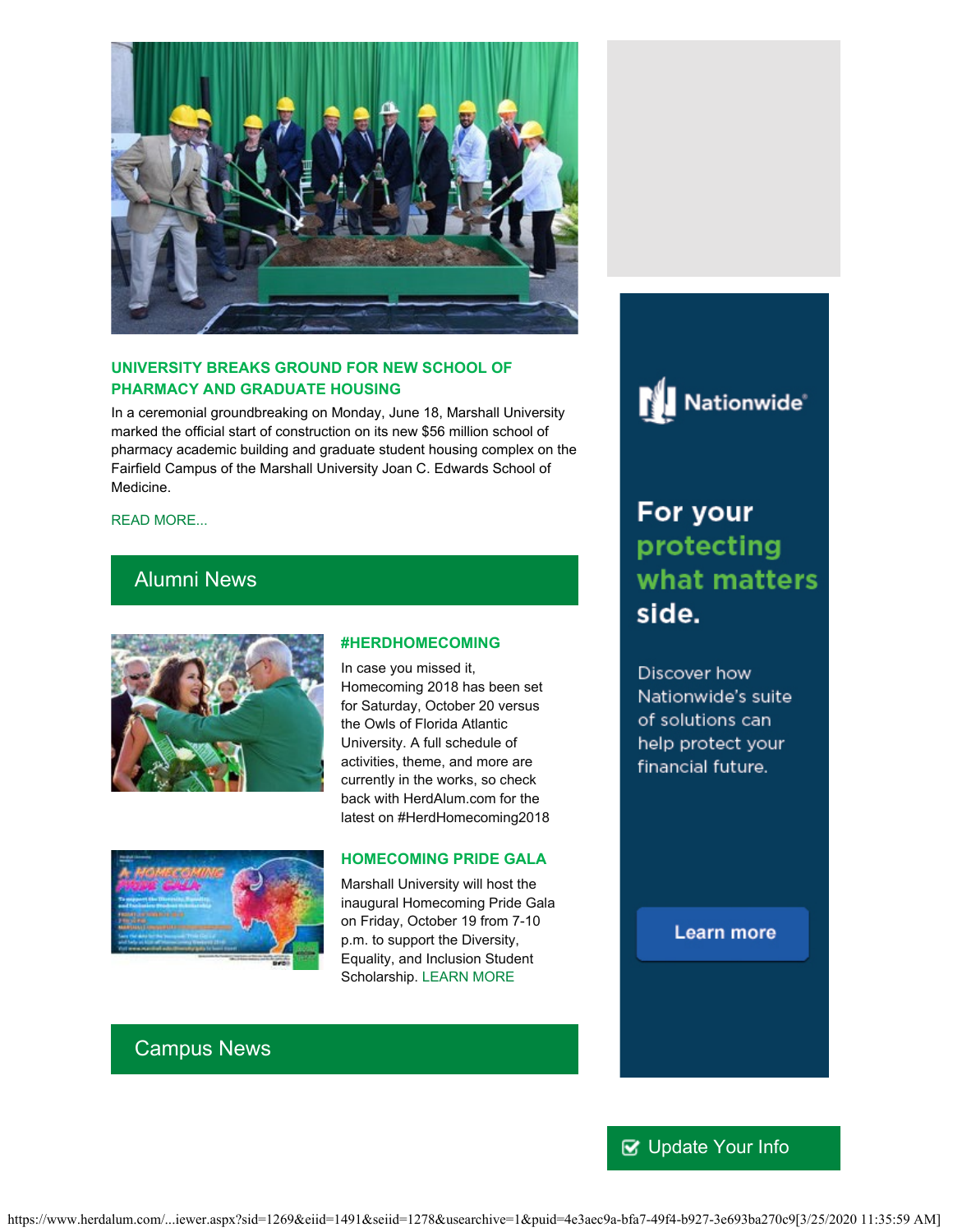

#### **GILBERT TO REPRESENT C-USA ON NCAA FORUM**

Marshall President Jerome A. Gilbert has been selected to represent **Conference** USA on the NCAA Division 1 **Presidential** Forum. [READ MORE...](https://www.marshall.edu/ucomm/2018/06/26/gilbert-to-represent-conference-on-ncaa-division-i-presidential-forum/)



## **RESEARCH TEAM DEFINES POSSIBLE ANTI-AGING METHODS**

New research from a team at the MU Joan C. Edwards School of Medicine have defined possible antiaging intervention [READ MORE...](https://www.marshall.edu/ucomm/2018/06/26/marshall-school-of-medicine-research-team-defines-possible-anti-aging-intervention/)



#### **PAYNE NAMED DIRECTOR OF COMM.**

Leah C. Payne, a veteran communicator with more than 25 years of experience, has been named director of communications for Marshall **University** [READ MORE...](https://www.marshall.edu/ucomm/2018/07/03/payne-named-director-of-communications-at-marshall-university/)



### **CAMPUS DIVISIONS JOIN FORCES TO REDUCE WASTE**

Marshall Dining Services and the Office of **Sustainability** are partnering on some new projects for the upcoming school year [READ MORE...](https://www.marshall.edu/ucomm/2018/06/29/marshall-dining-services-sustainability-department-form-partnership/)

# Upcoming Events



### **FALL SEMESTER**

Students return to campus for the start of the Fall semester...



# **MARSHALL AT MIAMI** The Thundering Herd kickoff

the 2018 season against Miami...[LEARN MORE](http://www.herdzone.com/sports/m-footbl/mars-m-footbl-body.html)



## Athletics News



#### **MARSHALL FOOTBALL START TIMES, BROADCAST OUTLETS DETERMINED**

The start times and broadcast outlets for the entire Marshall University football season have been announced by the Conference USA office. [READ MORE...](http://www.herdzone.com/sports/m-footbl/spec-rel/060718aaa.html)



#### **MARCH MADNESS RUN A GAME-CHANGER FOR HERD**

The madness might have been contained to March, but the aftereffects of Marshall's Conference USA championship and NCAA tournament win are still being felt. [READ MORE...](http://www.herdzone.com/sports/m-baskbl/spec-rel/062118aaa.html)

## **ALUMNI SPOTLIGHT**

Timothy Melvin *Open to All*

Earlier this year, Marshall University was recognized as one of the most welcoming universities in the state for its initiatives on diversity and inclusion. And a big reason for that recognition is people like Timothy Melvin..[.READ](https://www.herdalum.com/s/1269/images/editor_documents/lc/herd_heaven/melvin_interview.pdf)